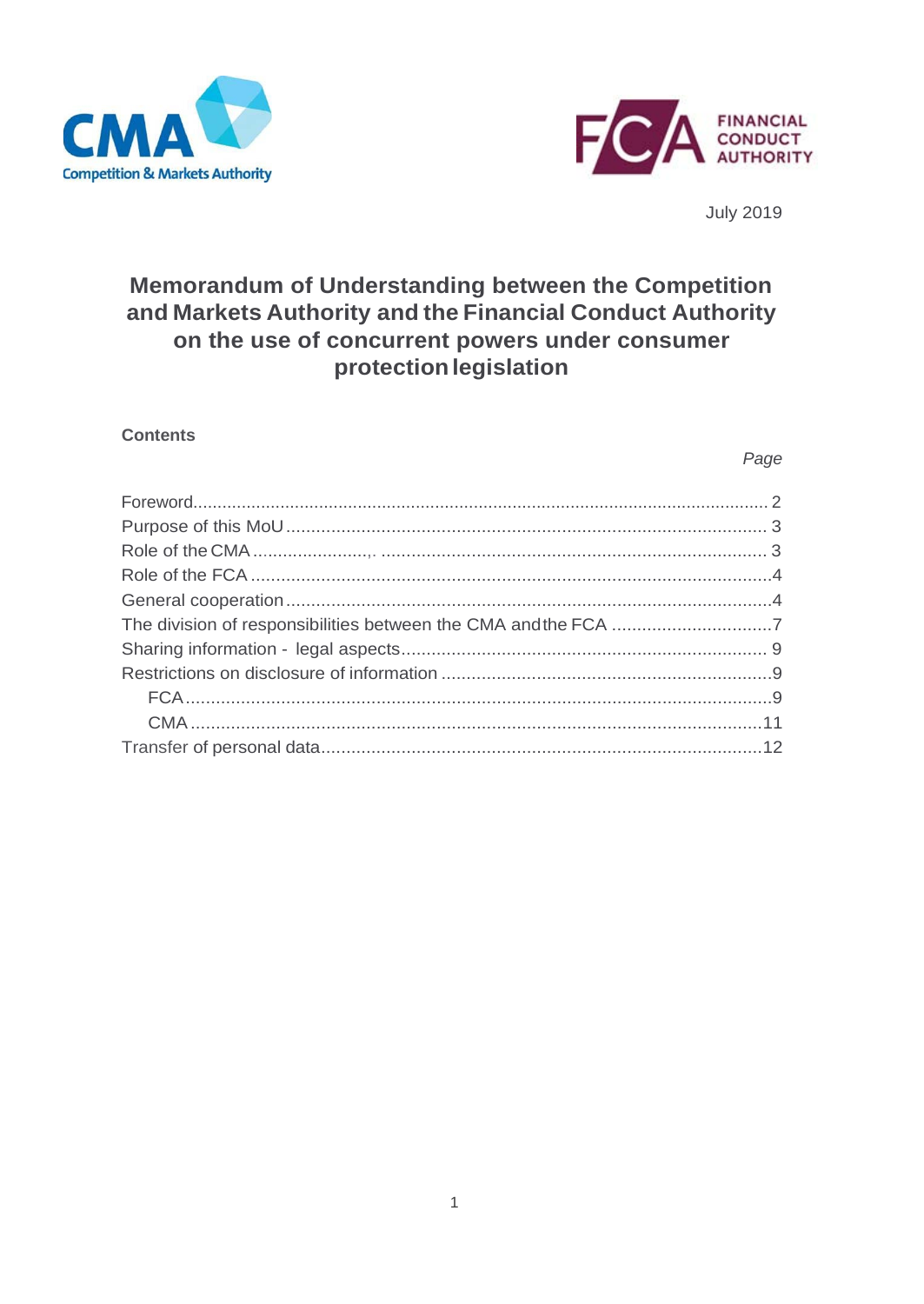# <span id="page-1-0"></span>**Foreword**

This Memorandum of Understanding (MoU) establishes a framework for cooperation between the Competition and Markets Authority (CMA) and the Financial Conduct Authority (FCA) in exercising our powers under consumer law. It sets out the role of each authority, and explains our intention to work together towards the shared purpose of making financial markets and the claims management industry work well for consumers.

Its aim is to convey our intention to cooperate proactively in matters of common interest, and to prevent duplication of work.

This MoU replaces the MoU between the CMA and the FCA dated 12 January 2016.

**Andrea Coscelli CEO Competition and Markets Authority** **Andrew Bailey CEO Financial Conduct Authority**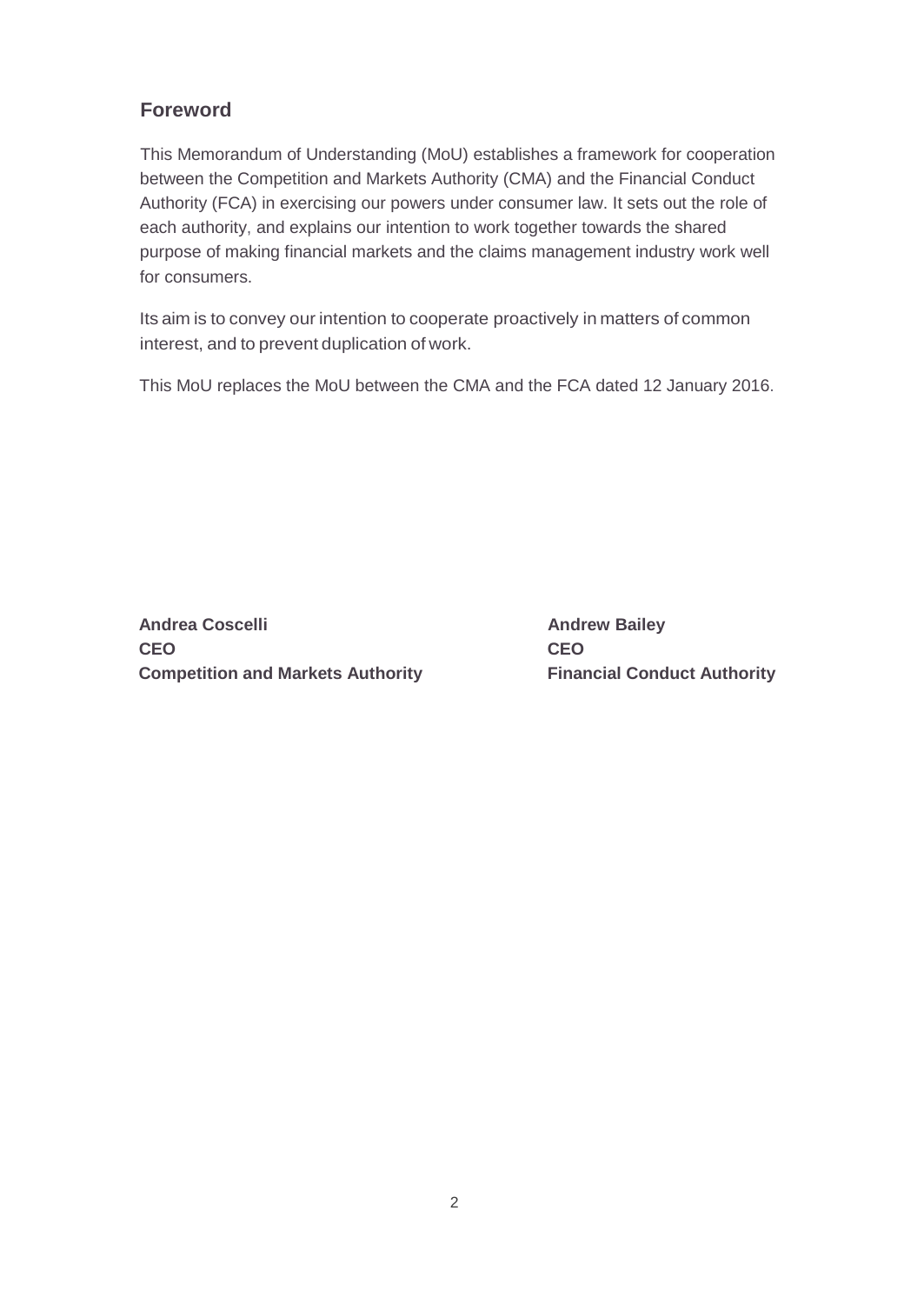# <span id="page-2-0"></span>**Purpose of this MoU**

- 1. This Mou sets out working arrangements between the CMA and FCA in relation to their concurrent powers to enforce the following consumer protection legislation in the financial sector and the claims management sector in the UK('consumer law'):
	- *(a)* the Consumer Rights Act 2015 (CRA) and the Unfair Terms in Consumer Contracts Regulations 1999 (UTCCRs);1 and
	- *(b)* legislation enforceable under Part 8 of the Enterprise Act 2002 (EA02) including the Consumer Protection from Unfair Trading Regulations 2008 (CPRs).
- 2. This MoU is not intended to have legal effect.
- 3. This MoU and the practices which it provides for will be reviewed from time to time by the CMA and the FCA as the need arises or at the request of the CMA, the FCA, or other members of the consumer concurrency group. This MoU may be revised by agreement between the CMA and the FCA.

# <span id="page-2-1"></span>**Role of the CMA**

- 4. The CMA is a non-ministerial department, established under the Enterprise and Regulatory Reform Act 2013 (ERRA) and works to promote competition for the benefit of consumers, both within and outside the UK, and to make markets work well forconsumers, businesses and the economy.
- 5. The CMA's statutory responsibilities include:
	- *(a)* conducting market studies and market investigations in markets where there may be competition and consumer problems; and
	- *(b)* enforcing consumer law to tackle practices and market conditions that make it difficult for consumers to exercise choice.
- 6. The CMA will use its full range of powers to tackle market-wide consumer problems or issues which affect consumers' ability to make choices.
- 7. To make the best use of the CMA's resources to produce outcomes for UK consumers, the CMA has regard to its Prioritisation Principles.2

<sup>1</sup> The UTCCRs apply only to contracts entered into before 1 October 2015.

<sup>2</sup> *Prioritisation principles for the CMA* (CMA16), April 2014.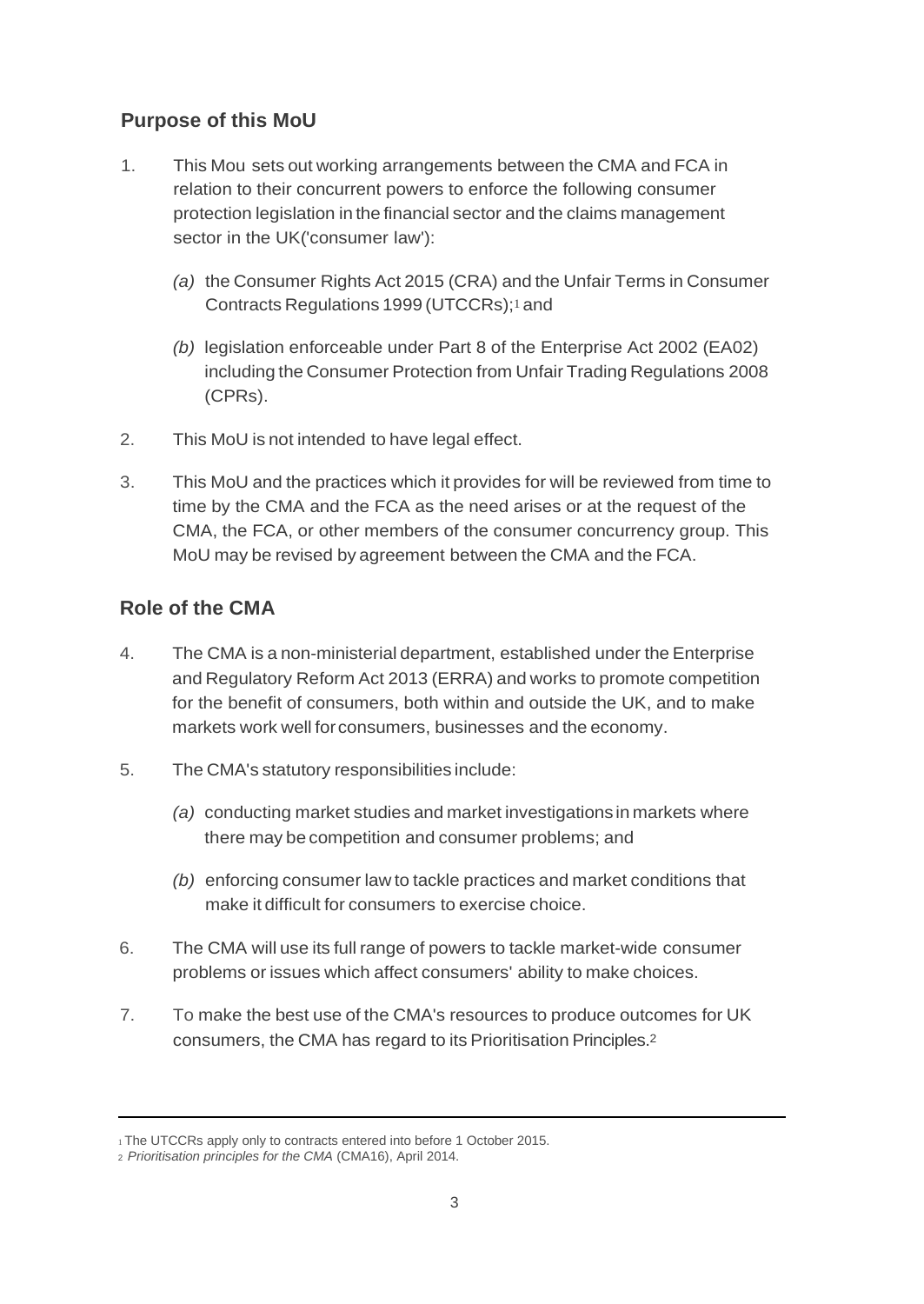## <span id="page-3-0"></span>**Role of the FCA**

- 8. The FCA is established under the Financial Services and Markets Act 2000 (FSMA) as the market conduct regulator in the financial services sector. It is also responsible for the prudential supervision of firms that are not regulated by the Prudential Regulation Authority (PRA). In addition, it is responsible for the market conduct and prudential supervision of claims management companies.
- 9. The FCA has a single strategic objective which is to ensure that the relevant markets function well. It also has three operational objectives:
	- *(a)* to secure an appropriate degree of protection for consumers;
	- *(b)* to protect and enhance the integrity of the UK financial system; and
	- *(c)* to promote effective competition in the interests of consumers.
- 10. Within the scope of FSMA, the FCA has the power to make new rules and guidance in relation to FCA-regulated firms. In this role, the FCA is required to have regard to the Principles of Good Regulation. The FCA, together with the PRA (which is the prudential regulator for banks, building societies, credit unions, insurers and major investment firms), is also responsible for authorising, supervising and if necessary, taking enforcement action against firms that undertake regulated financial market or claims management activities. These include banks, building societies, investment firms, insurance companies, mortgage and insurance brokers, financial advisers, and claims management companies.
- 11. The FCA is also a designated enforcer for the purposes of EA02 and is able to obtain court orders against businesses that do not comply with their legal obligations toconsumers.

#### <span id="page-3-1"></span>**General cooperation**

- 12. We propose to facilitate effective joint working by:
	- *(a)* meeting and communicating frequently, at appropriate levels of seniority, to discuss matters of mutual interest;
	- *(b)* consulting one another at an early stage on any issues that might have significant implications for the other authority; and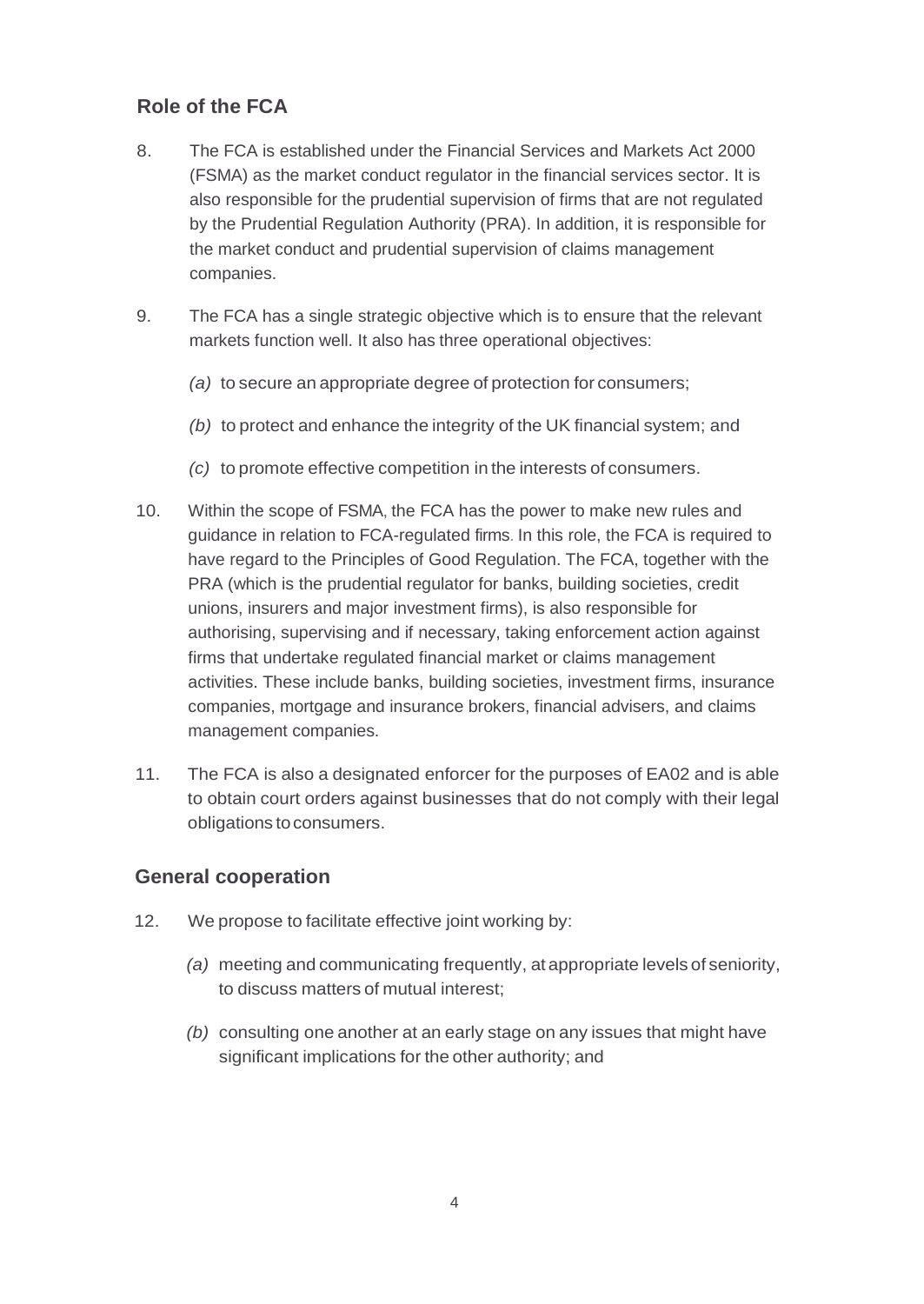- *(c)* sharing (for comment) at an early stage draft documents (such as consultation papers and briefings) that affect the functions of the other authority.
- 13. The FCA and CMA will:
	- *(a)* coordinate enforcement action and cooperate in all ways permitted by law to ensure the effective and consistent delivery of consumer protection in relation to breaches of consumer law;
	- *(b)* cooperate with each other and with other UK qualifying bodies responsible forthe enforcement of consumer law by sharing information and in all otherways;
	- *(c)* have regard to any applicable guidance on breaches of consumer law; and
	- *(d)* in deciding upon any enforcement action in respect of a potential breach of consumer law causing potential consumer harm, have regard to the need for regulatory activities to be carried out in a way which is proportionate, consistent, transparent, accountable and targeted only at cases in which action is needed; and work together to:
		- (i) ensure that a consistent and coordinated approach is taken in relation to relevant investigations and enforcement action under consumer law; and
		- (ii) agree which of them is best placed to lead in each case, which will be the body best placed to deliver swift and effective protection of consumers, having regard in particular to its expertise, knowledge, and priorities, among other matters.
- 14. The CMA will enforce consumer law having regard to its published guidance3.
- 15. The FCA will enforce consumer law in line with its Handbook, regulatory guides and other regulatory tools.
- 16. Subject to any legal obligations and/or restrictions on disclosure and having regard to any overriding policy aims, the FCA and the CMA will follow the principles set out below in their working arrangements.

<sup>3</sup> Such as CMA's Consumer Protection: enforcement guidance (CMA 58), or any other statement of principles that we may publish from time to time.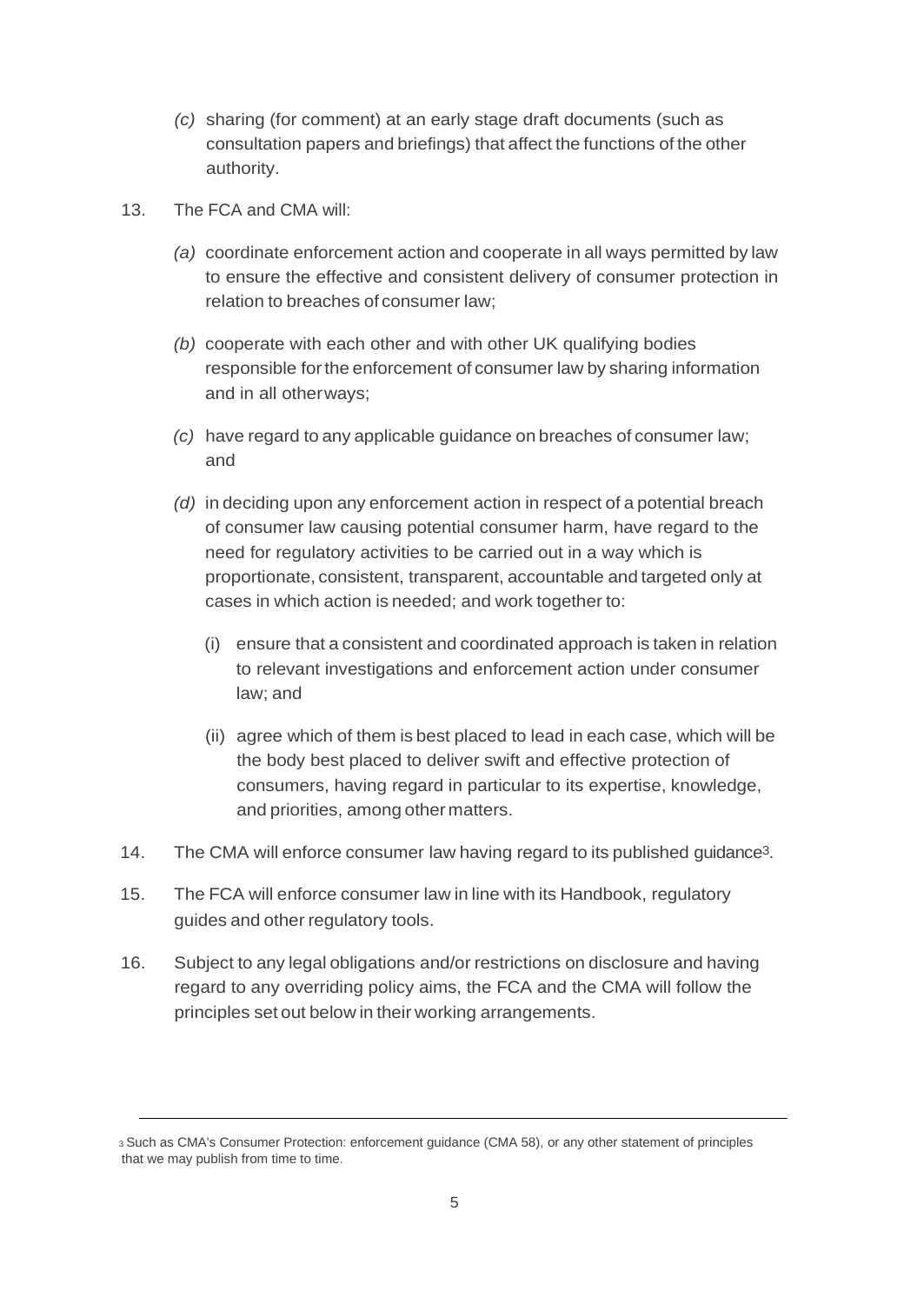- 17. The FCA will (in addition to its statutory obligations to the CMA under consumer law):
	- *(a)* consult and liaise with the CMA to reduce duplication of effort and promote appropriate action by the authority best placed to lead on an issue (subject to any legal requirements or restrictions);
	- *(b)* have regard to advice provided to businesses under the Primary Authority Principle and/or any Home Authority arrangements applicable;
	- *(c)* consider the use of all appropriate methods of resolution, whether statutory or not, before taking formal enforcement action under consumer law;
	- *(d)* provide copies of material for publication on the FCA, CMA and/or an appropriate third party website if such publication is considered lawful and appropriate by the FCA and the CMA;
	- *(e)* use its powers under consumer law if it considers it necessary and appropriate and will notify the CMA of its intention to seek any undertaking or enforcement order, and of the outcome of any such application, by placing details on the Trading Standards Sanctions Database; and
	- *(f)* consult with the CMA on any new guidance to be issued in relation to consumer law where it would be relevant to the CMA's roles under this MoU.
- 18. The CMA will (in addition to its statutory obligations under consumer law):
	- *(a)* consult and liaise with the FCA to reduce duplication of effort and promote appropriate action by the authority best placed to lead on an issue;
	- *(b)* have regard to advice provided to businesses under the Primary Authority Principle and/or any Home Authority arrangements applicable;<sup>4</sup>
	- *(c)* provide advice to the FCA, as necessary, on how to comply with any statutory requirements in respect of notifications to the CMA;
	- *(d)* disseminate case and other material of wider interest, including: preparing, consulting on and publishing guidance from time to time on the application of consumerlaw;

<sup>4</sup> Further information about the Primary Authority Principle and Home Authority Principle can be found on the Primary Authority Register Website.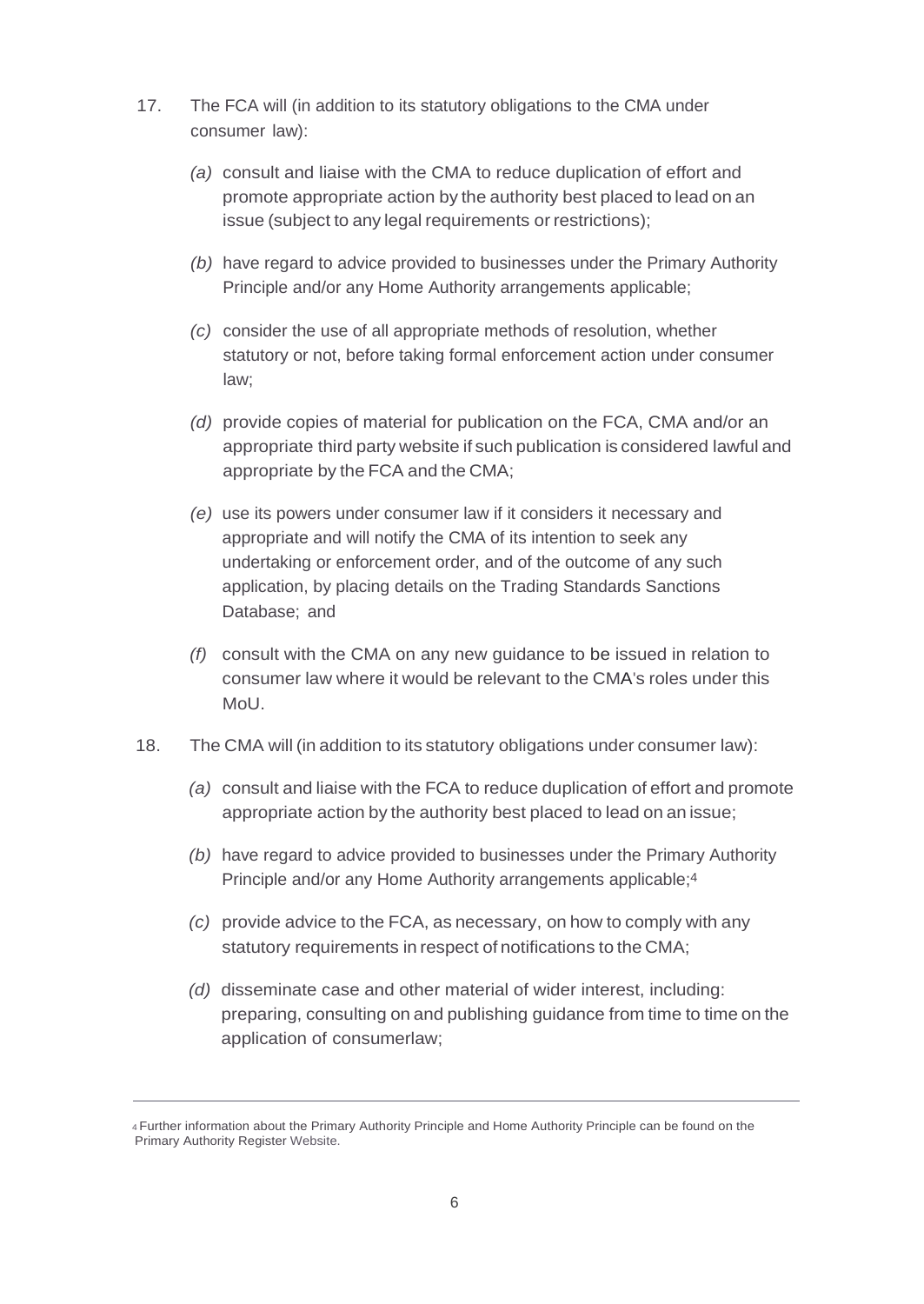- *(e)* publish details of successful enforcement action and completed cases on the CMA and/or an appropriate third party website; and
- *(f)* consult with the FCA on any new guidance to be issued on consumer law, and on any change in policy where it would be relevant to the FCA's role under thisMoU.

### <span id="page-6-0"></span>**The division of responsibilities between the CMA and the FCA**

- 19. The FCA will consider fairness within the meaning of:
	- *(a)* the CRA and the UTCCRs, of standard terms, and the CRA of negotiated terms, in financial services and claims management contracts issued by authorised firms or appointed representatives; and
	- *(b)* the CPRs, of commercial practices in financial services and claims management services of an authorised firm or appointed representative.
- 20. Firms are required to be authorised when they are undertaking any regulated activity (as specified in Part II and Part 38 of the Financial Services and Markets Act 2000 (Regulated Activities) Order 2001 and subsequent amending legislation (RAO)), by way of business, in the United Kingdom or, in the case of a regulated claims management activity, in Great Britain. In this Mou 'authorised' includes having an interim or claims management temporary permission and a 'relevant permission' includes an interim or claims management temporary permission. The FCA's consideration of fairness under the CRA, UTCCRs and CPRs will include contracts for:
	- mortgages and the selling of mortgages;
	- insurance and the selling of insurance;
	- bank, building society and credit union accounts;
	- lifeassurance;
	- pensions;
	- investments;
	- consumer credit;
	- consumer hire;
	- other credit-related regulated activities and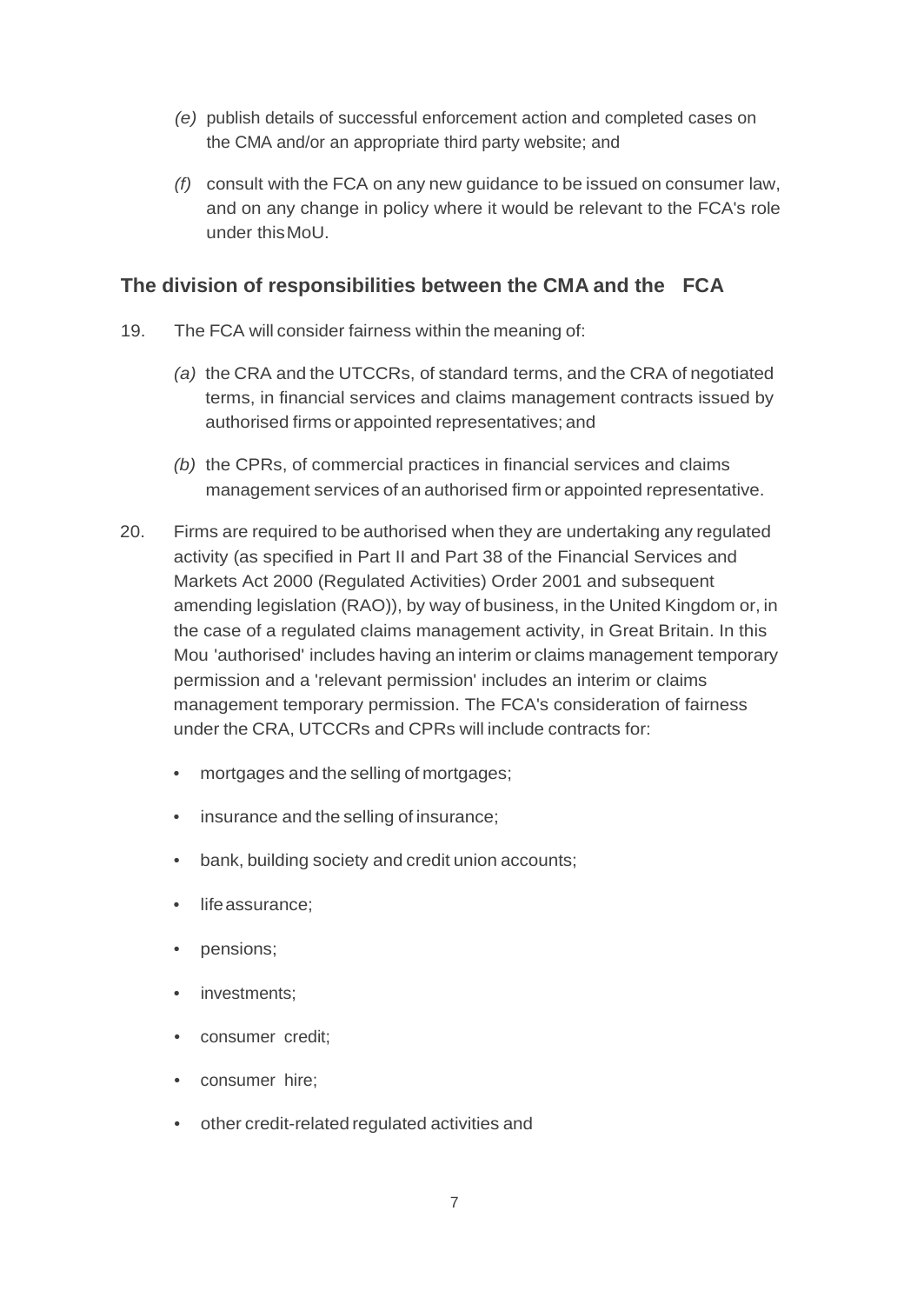- claims management services.
- 21. In addition, the FCA will consider fairness within the meaning of:
	- *(a)* the UTCCRs, of standard terms in contracts;
	- *(b)* the CRA, of consumer notices and standard and negotiated terms in contracts; and
	- *(c)* the CPRs, of commercial practices

of payment service providers when providing payment services (as specified in Schedule 1 to the Payment Services Regulations 2009 (PSRs)) and e• money issuers (as defined by the Electronic Money Regulations 2011) with respect to the issuance, distribution and redemption of e-money.

- 22. In addition, the FCA may consider complaints, between consumers and FCA $\bullet$ authorised firms or appointed representatives, about the fairness within the meaning of:
	- *(a)* the UTCCRs, of standard terms in contracts; and
	- *(b)* the CRA, of consumer notices and standard and negotiated terms in contracts.
- 23. The FCA will not have responsibility for considering the application of consumer law in relation to firms it registers under the Friendly Societies Acts of 1974 or 1992 to the extent that they are not also authorised firms under FSMA.
- 24. Where the firm concerned is not a firm with a relevant permission, the CMA may considerfairness:
	- *(a)* under the CRA in respect of financial services contracts, claims management contracts and consumer notices; and/or
	- *(b)* under the CPRs in respect of financial services and claims management services.
- 25. The CMA may consider fairness, but will not usually expect to do so, where the firm concerned is an authorised firm, or an appointed representative under FSMA.
- 26. The authority to which the complaint has been referred will consider who is best placed to review the matter. In doing so consideration will be given to matters such as which authority is responsible for most of the contract, or the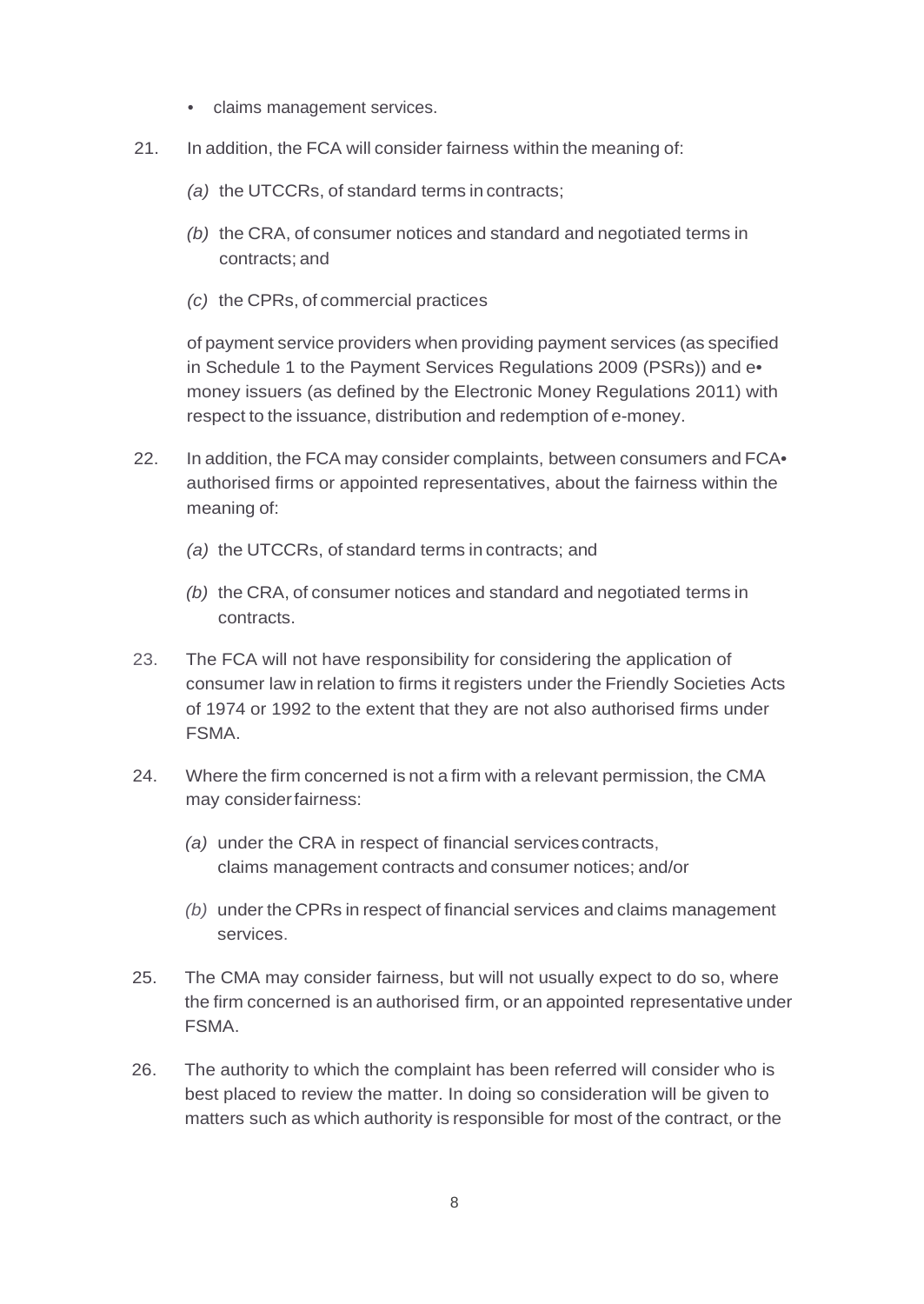particular focus of the term or practice complained about, and whether either authority is already considering the same or similar issues. The CMA will normally consider that the FCA is best placed to deal with matter where the firm concerned is an authorised firm, or an appointed representative under FSMA.

27. If the FCA considers that the CMA is better placed to deal with the matter, it will pass the case to the CMA for it to decide whether, in its view, action by the CMA is required and, if so, what action is appropriate. If the CMA considers the FCA is better placed to deal with the matter, the CMA will act reciprocally.

### <span id="page-8-0"></span>**Sharing information - legal aspects**

- 28. The CMA and the FCA aim to cooperate by sharing information when appropriate forthe performance of their functions, subject to any restrictions on disclosure of information and compliance with the law.
- 29. The CMA and the FCA intend to consult with each other when necessary, to ensure that legislation and best practice are interpreted consistently.
- 30. The CMA and the FCA may each refer a matter to the other for action, if the other is considered more appropriate to deal with it having regard to its particular legislative responsibilities.

# <span id="page-8-1"></span>**Restrictions on disclosure of information**

31. The CMA and the FCA are each subject to restrictions on disclosure of information. These restrictions apply to the exchange of certain information between the two agencies.

#### <span id="page-8-2"></span>*FCA*

32. Section 348(1) of FSMA prevents the FCA from disclosing any 'confidential information' it receives except in certain circumstances. Confidential information is defined in section 348 and broadly is any information which is not in the public domain, relating to the business or other affairs of any person, which was received by the FCA for the purposes of, or in the discharge of, its statutory functions (see section 348(2) of FSMA). Where the information has lawfully been made available to the public or is in the form of a collection or a summary so that it cannot be attributed to a particular firm or individual, that information is not confidential information (see section 348(4)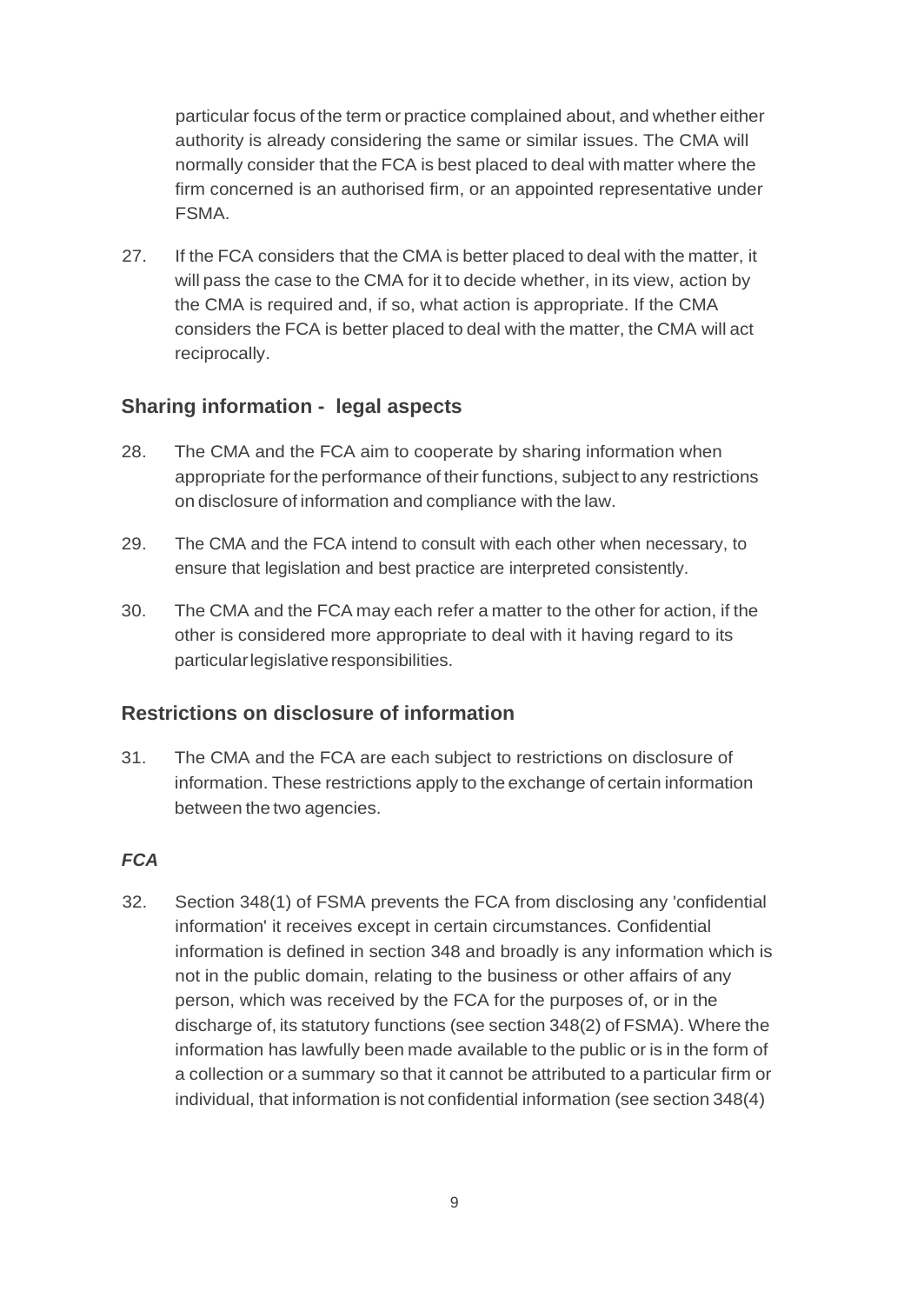of FSMA).5 However, when the FCA receives information under Part 16A FSMA, for example, for the purpose or in the discharge of its concurrent competition functions, including its functions under CA98, Part 9 of the EA02 will apply to any disclosure of such information instead of section 348 FSMA. Paragraphs 39 to 43 below set out the framework for disclosure of information under Part 9EA02.

- 33. The restriction on the disclosure of confidential information under section 348 FSMA does not apply where the person from whom the information was received (and, if different, the person to whom the information relates) has consented to the disclosure of the material.
- 34. Section 349 of FSMA allows HM Treasury to make regulations to permit the disclosure of confidential information in certain circumstances. The Financial Services and Markets Act 2000 (Disclosure of Confidential Information) Regulations 2001 (the Gateway Regulations) sets out the circumstances in which disclosure may be made. The Gateway Regulations are permissive, enabling the FCA to disclose information in certain circumstances, but do not compel the FCA to doso.
- 35. The Gateway Regulations generally permit the disclosure of confidential information to the CMA (in relation to current or former authorised persons) under two main gateways:
	- *(a)* The first is where the disclosure of confidential information is made for the purposes of enabling or assisting the FCA to discharge any of its public functions (see regulation 3(1)(a) of the Gateway Regulations), ie its functions under FSMA and certain other legislation.
	- *(b)* The second is where the disclosure of confidential information is made for the purposes of enabling or assisting certain other bodies to discharge specified functions (see regulations 9(1) and 12 of the Gateway Regulations). The bodies able to receive confidential information from the FCA, and the functions for which they may receive it, will depend on whether the FCA received it as a 'competent authority' under any of the single market directives. If so, regulation 9(1) prescribes a narrower set of gateways. In such cases, the FCA can only disclose information to the CMA in respect of the. CMA 's functions under FSMA or under any other enactment where the CMA has supervisory functions over firms that are

<sup>5</sup> Similar provision is made with respect to information received under the Payment Services Regulations 2017 and Electronic Money Regulations 2011 by those regulations.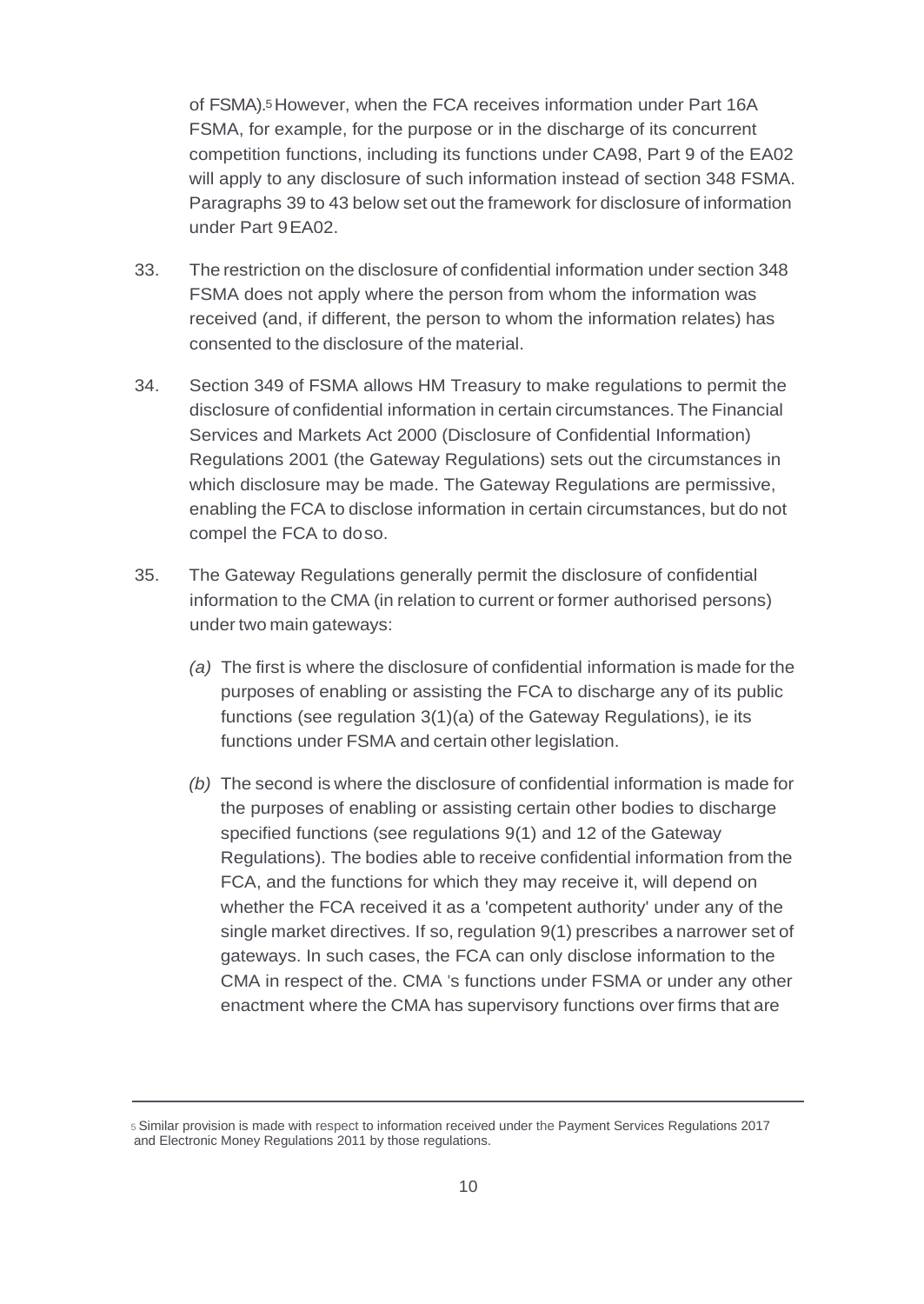or were authorised under FSMA (See Part 1 of Schedule 1 to the Gateway Regulations).

- 36. Before disclosing any confidential information, the FCA must have regard to any relevant restrictions on disclosure set out in the Gateway Regulations. Where the FCA contemplates disclosing confidential information under The Gateway Regulations which is also 'specified information' within the meaning of section 238(1) of the EA02, it will consider the matters mentioned in section 244 of the EA02 (see below).
- 37. When the FCA discloses confidential information to the CMA, the CMA will be bound by the statutory confidentiality regime in FSMA.

#### <span id="page-10-0"></span>*CMA*

- 38. CMA disclosure powers are strictly defined and limited by Part 9 of the EA02.
- 39. Under Part 9, information that comes to the CMA in connection with the exercise of its functions (as defined) is 'specified information' (see section 238(1) of the EA02). Where specified information relates to the affairs of an individual or any business of an undertaking (see section 237(1) of the EA02) the CMA can only disclose it, during the lifetime of the individual or while the undertaking continues in existence, under permitted gateways (see section 237 (2) of the EA02). Disclosure outside those gateways is a criminal offence.
- 40. Unless the information is already properly and lawfully in the public domain (see section 237(3) of the EA02), or a power or duty to disclose it exists outside Part 9 of the EA02 (see section 237(6) of the EA02), in broad terms, the CMA may only disclose it where one of the following gateways exists:
	- *(a)* where the CMA obtains consent from both those providing the information and those to whom it relates (section 239 of the EA02);
	- *(b)* disclosure is required to meet an obligation under EC law (section 240 of the  $EAO2$ );
	- *(c)* disclosure facilitates the exercise of the CMA's statutory functions;
	- *(d)* disclosure facilitates the exercise of any function another body has under certain specified statutes, including FSMA (section 241 of the EA02);
	- *(e)* disclosure is for the purposes of, or in connection with, prescribed civil proceedings or prospective proceedings in the UK or elsewhere, or for the